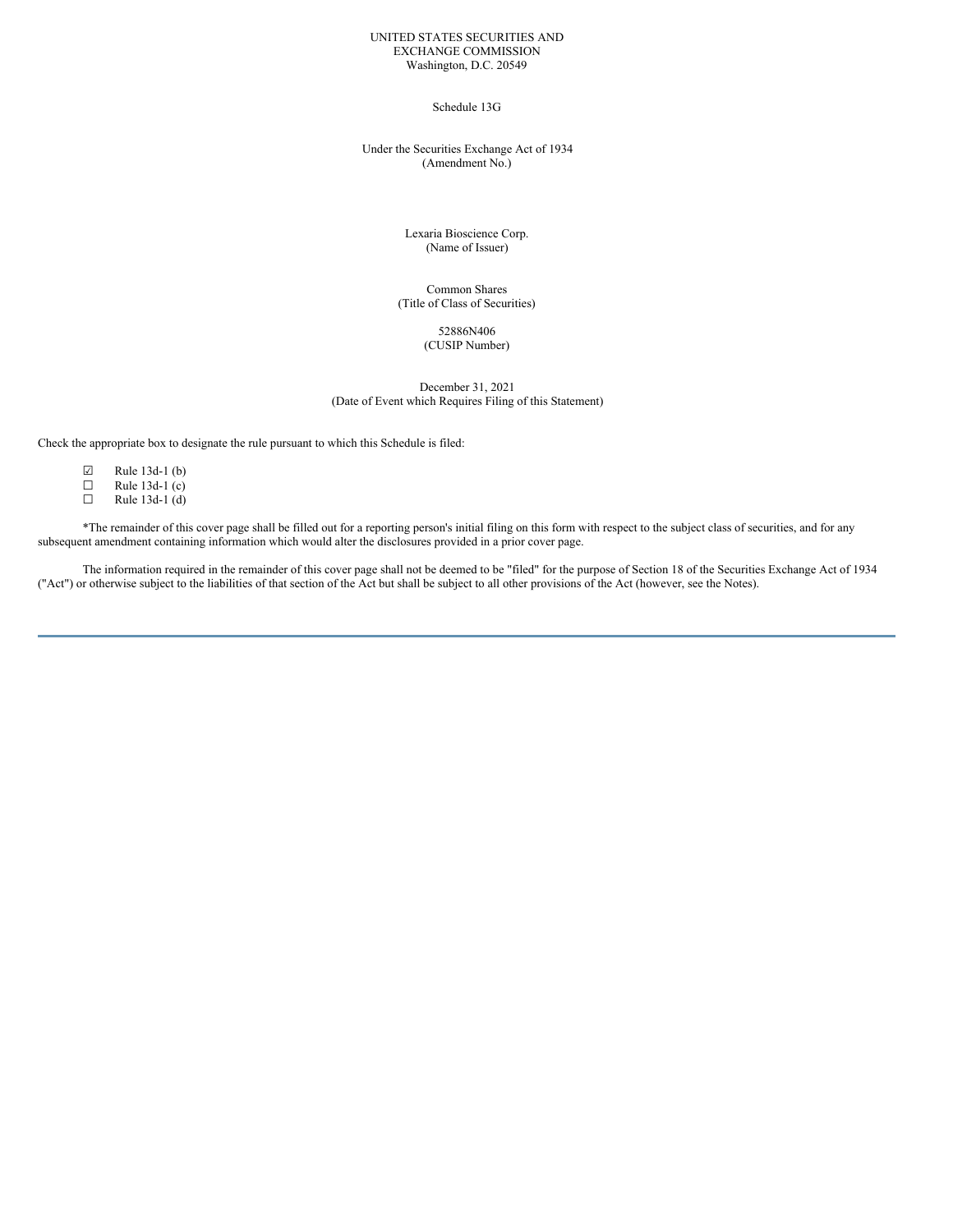Issuer: Lexaria Bioscience Corp. CUSIP No.: 52886N406

1 NAMES OF REPORTING PERSONS I.R.S. IDENTIFICATION NOS. OF ABOVE PERSONS

Invenomic Capital Management LP

- 2 CHECK THE APPROPRIATE BOX IF A MEMBER OF A GROUP (a)  $\overrightarrow{b}$
- 3 SEC USE ONLY
- 4 CITIZENSHIP OR PLACE OF ORGANIZATION

State of Delaware

NUMBER OF SHARES BENEFICIALLY OWNED BY EACH REPORTING PERSON WITH:

 SOLE VOTING POWER - 359,113 SHARED VOTING POWER - 0 SOLE DISPOSITIVE POWER - 359,113 SHARED DISPOSITIVE POWER - 0

9 AGGREGATE AMOUNT BENEFICIALLY OWNED BY EACH REPORTING PERSON

359,113

10 CHECK IF THE AGGREGATE AMOUNT IN ROW (11) EXCLUDES CERTAIN SHARES

N/A

11 PERCENT OF CLASS REPRESENTED BY AMOUNT IN ROW 9:

6.03%

12 TYPE OF REPORTING PERSON

IA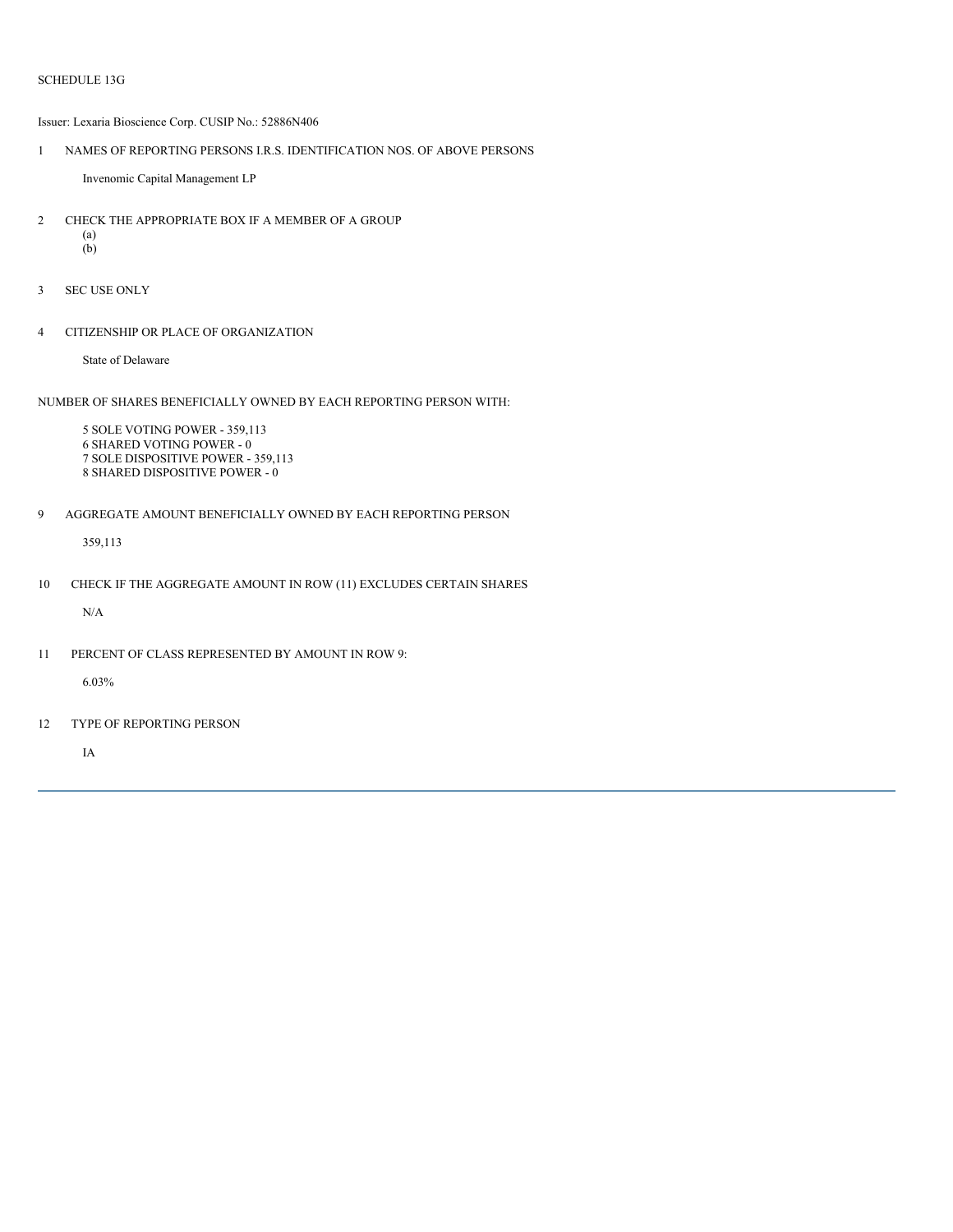Issuer: Lexaria Bioscience Corp. CUSIP No.: 52886N406

### ITEM 1

(a) Name of Issuer:

Lexaria Bioscience Corp.

(b) Address of Issuer's Principal Executive Offices:

#100-740 McCurdy Road Kelowna BC Canada, VIX 2P7

#### ITEM 2

(a) Name of Person Filing:

Invenomic Capital Management LP

(b) Address of Principal Business Office:

211 Congress Street, 7th Floor Boston, MA 02110

(c) Citizenship:

Delaware, USA

## (d) Title of Class of Securities:

Common Shares

(e) CUSIP No.:

52886N406

#### ITEM 3

If this statement is filed pursuant to Sections 240. 13d-1(b), or 240.13d-2(b) or (c), check whether the person filing is a:

- (a)  $\Box$  Broker or dealer registered under Section 15 of the Act (15 U.S.C. 78o);
- (b)  $\Box$  Bank as defined in section 3(a)(6) of the Act (15 U.S.C. 78c);
- (c)  $\Box$  Insurance Company as defined in section 3(a)(19) of the Act (15 U.S.C. 78C);
- (d) ☐ Investment company registered under Section 8 of the Investment Company Act if 1940 (15 U.S.C. 80a-8);
- (e)  $\boxtimes$  An investment adviser in accordance with Section 240.13d-1(b)(1)(ii)(E);
- (f)  $\Box$  An employee benefit plan or endowment fund in accordance with Section 240.13d-1(b)(1)(ii)(F);
- (g)  $\Box$  A parent holding company or control person in accordance with Section 240.13d-1(b)(1)(ii)(G);
- (h)  $\Box$  A savings associations as defined in Section 3(b) of the Federal Deposit Insurance Act (12 U.S.C. 1813);
- (i)  $\Box$  A church plan that is excluded from the definition of an insurance company under Section 3 (c)(14) of the Investment Company Act of 1940 (15 U.S.C. 80a-3);
- (j)  $\Box$  Group, in accordance with section 240.13d-1 (b)(1)(ii)(J).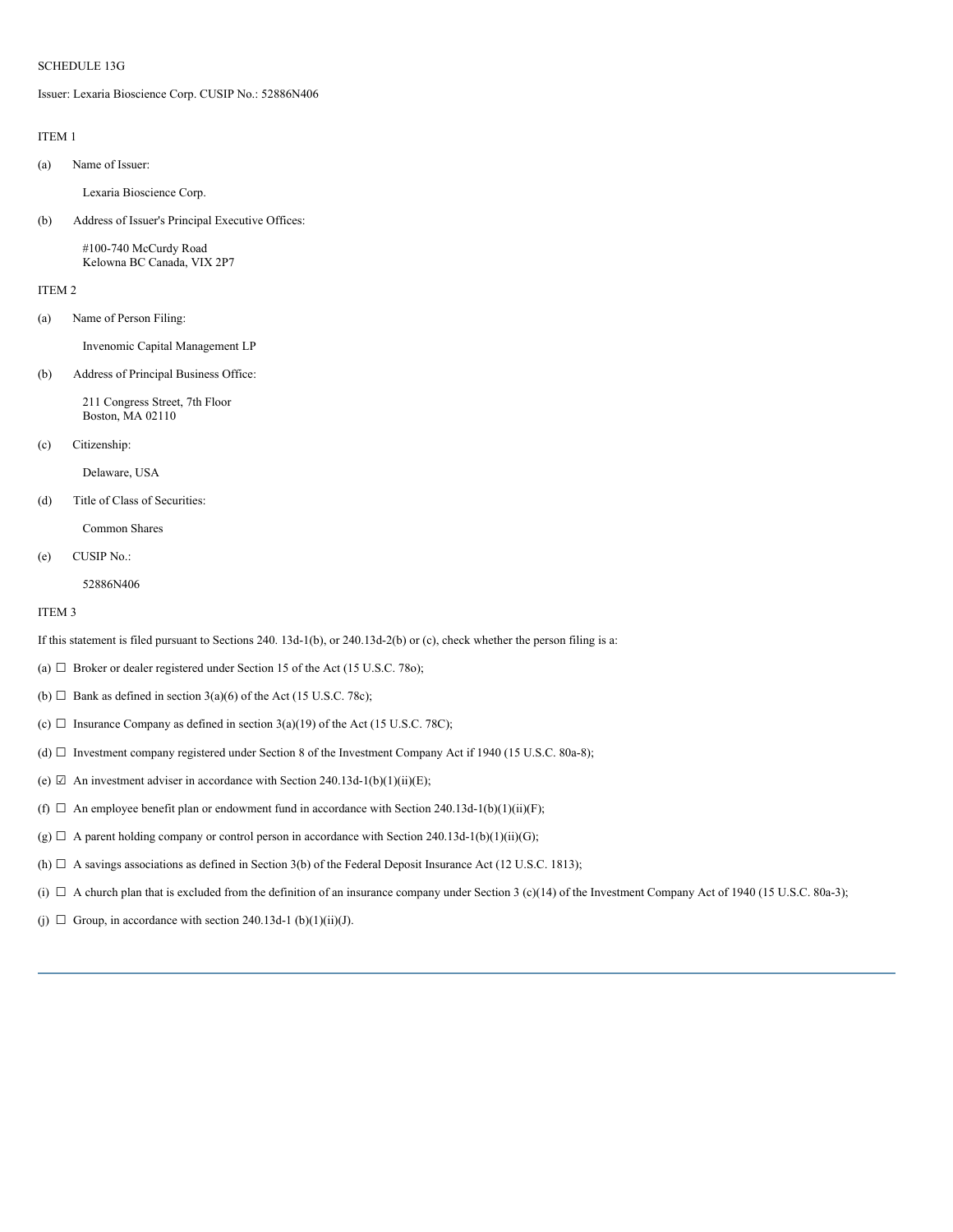Issuer: Lexaria Bioscience Corp. CUSIP No.: 52886N406

ITEM 4. Ownership.

See cover page.

ITEM 5. Ownership of Five Percent or Less of a Class.

N/A

# ITEM 6. OWNERSHIP OF MORE THAN FIVE PERCENT ON BEHALF OF ANOTHER PERSON

Invenomic Capital Management LP ("Invenomic"), an investment adviser registered under Section 203 of the Investment Advisers Act of 1940, is deemed to be the beneficial owner of 359,113 shares, or 6.03%, of the common stock believed to be outstanding. Clients of Invenomic have the right to receive and the ultimate power to direct the receipt of dividends from or the proceeds of the sale of, such securities.

ITEM 7. IDENTIFICATION AND CLASSIFICATION OF THE SUBSIDIARY WHICH ACQUIRED THE SECURITY BEING REPORTED ON BY THE PARENT HOLDING COMPANY OR CONTROL PERSON.

N/A

ITEM 8. Identification and Classification of Members of the Group.

N/A

ITEM 9. Notice of Dissolution of Group

N/A